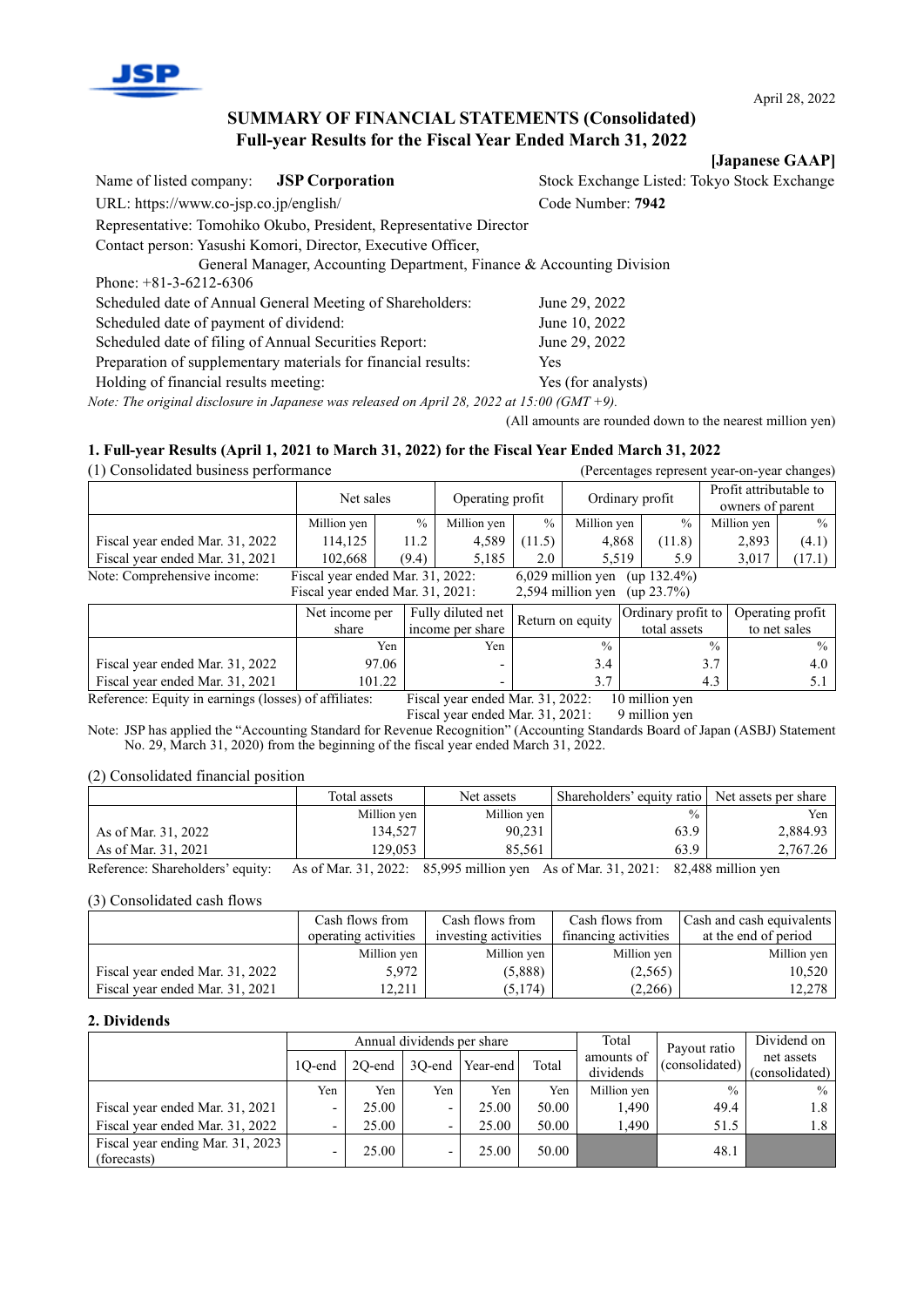| (April 1, 2022 to March 31, 2023) |             |                               |             |               |                 |               |                                            |               | (Percentages represent year-on-year changes) |
|-----------------------------------|-------------|-------------------------------|-------------|---------------|-----------------|---------------|--------------------------------------------|---------------|----------------------------------------------|
|                                   |             | Net sales<br>Operating profit |             |               | Ordinary profit |               | Profit attributable to<br>owners of parent |               |                                              |
|                                   | Million yen | $\frac{0}{0}$                 | Million yen | $\frac{0}{0}$ | Million yen     | $\frac{0}{0}$ | Million yen                                | $\frac{0}{0}$ | Yen                                          |
| First half                        | 63.500      | 14.1                          | .900        | (36.4)        | 2.000           | (35.1)        | .400                                       | (38.6)        | 46.97                                        |
| Full year                         | 128,000     | 12.2                          | 4.300       | (6.3)         | 4.500           | (7.6)         | 3.100                                      | 7.1           | 104.00                                       |

# **3. Forecast for Consolidated Business Performance in the Fiscal Year Ending March 31, 2023**

## **\* Notes**

(1) Changes in principal subsidiaries during the period (changes in specified subsidiaries resulting in changes in the scope of consolidation): None

Newly added: - Excluded: -

(2) Changes in accounting policies and accounting-based estimates, and restatements

1) Changes in accounting policies due to revisions in accounting standards, others: Yes

2) Changes in accounting policies other than 1) above: None

3) Changes in accounting-based estimates: None

4) Restatements: None

(3) Number of shares outstanding (common stock)

| 1) Number of shares outstanding at the end of the period including treasury shares |                   |                                  |                   |  |  |  |  |
|------------------------------------------------------------------------------------|-------------------|----------------------------------|-------------------|--|--|--|--|
| As of Mar. 31, 2022:                                                               | 31,413,473 shares | As of Mar. 31, 2021:             | 31,413,473 shares |  |  |  |  |
| 2) Number of treasury shares at the end of the period                              |                   |                                  |                   |  |  |  |  |
| As of Mar. 31, 2022:                                                               | 1,605,071 shares  | As of Mar. 31, 2021:             | 1,604,702 shares  |  |  |  |  |
| 3) Average number of shares outstanding during the period                          |                   |                                  |                   |  |  |  |  |
| Fiscal year ended Mar. 31, 2022:                                                   | 29,808,575 shares | Fiscal year ended Mar. 31, 2021: | 29,808,992 shares |  |  |  |  |

# **Reference: Overview of Non-consolidated Operating Performance**

# **Full-year Results (April 1, 2021 to March 31, 2022) for the Fiscal Year Ended March 31, 2022**

| (1) Non-consolidated business performance |             |               |                  |               |                 |               | (Percentages represent year-on-year changes) |               |
|-------------------------------------------|-------------|---------------|------------------|---------------|-----------------|---------------|----------------------------------------------|---------------|
|                                           | Net sales   |               | Operating profit |               | Ordinary profit |               | Profit                                       |               |
|                                           | Million yen | $\frac{0}{0}$ | Million ven      | $\frac{0}{0}$ | Million yen     | $\frac{0}{0}$ | Million yen                                  | $\frac{0}{0}$ |
| Fiscal year ended Mar. 31, 2022           | 57.153      | 5.3           | 1.185            | (27.3)        | 2.744           | 2.1           | 2.063                                        | (2.8)         |
| Fiscal year ended Mar. 31, 2021           | 54.257      | (7.1)         | .,631            | (8.2)         | 2,688           | 17.5)         | 2.122                                        | (0.7)         |

|                                 | Net income per share | Fully diluted net income per<br>share |
|---------------------------------|----------------------|---------------------------------------|
|                                 | Yen                  | Yen                                   |
| Fiscal year ended Mar. 31, 2022 | 69.22                |                                       |
| Fiscal year ended Mar. 31, 2021 |                      |                                       |

Note: JSP has applied the "Accounting Standard for Revenue Recognition" (ASBJ Statement No. 29, March 31, 2020) from the beginning of the fiscal year ended March 31, 2022.

#### (2) Non-consolidated financial position

|                     | Total assets | Net assets  | Shareholders' equity ratio | Net assets per<br>share |
|---------------------|--------------|-------------|----------------------------|-------------------------|
|                     | Million yen  | Million yen | $\frac{0}{0}$              | Yen                     |
| As of Mar. 31, 2022 | 88.812       | 53,581      | 60.3                       | 1.797.52                |
| As of Mar. 31, 2021 | 87.550       | 53.184      | 60.7                       | ا 784.18,               |

Reference: Shareholders' equity: As of Mar. 31, 2022: 53,581 million yen As of Mar. 31, 2021: 53,184 million yen

\* The current financial report is not subject to audits by certified public accountants or an auditing firm.

\* Cautionary statement with respect to forward-looking statements

Forecasts of future performance in this report are based on assumptions judged to be valid and information currently available to JSP. Actual results may differ significantly from these forecasts for a number of factors. Please refer to "1. Overview of Results of Operations, (4) Outlook" on page 3 of the attached documents for assumptions for forecasts and notes of caution for usage.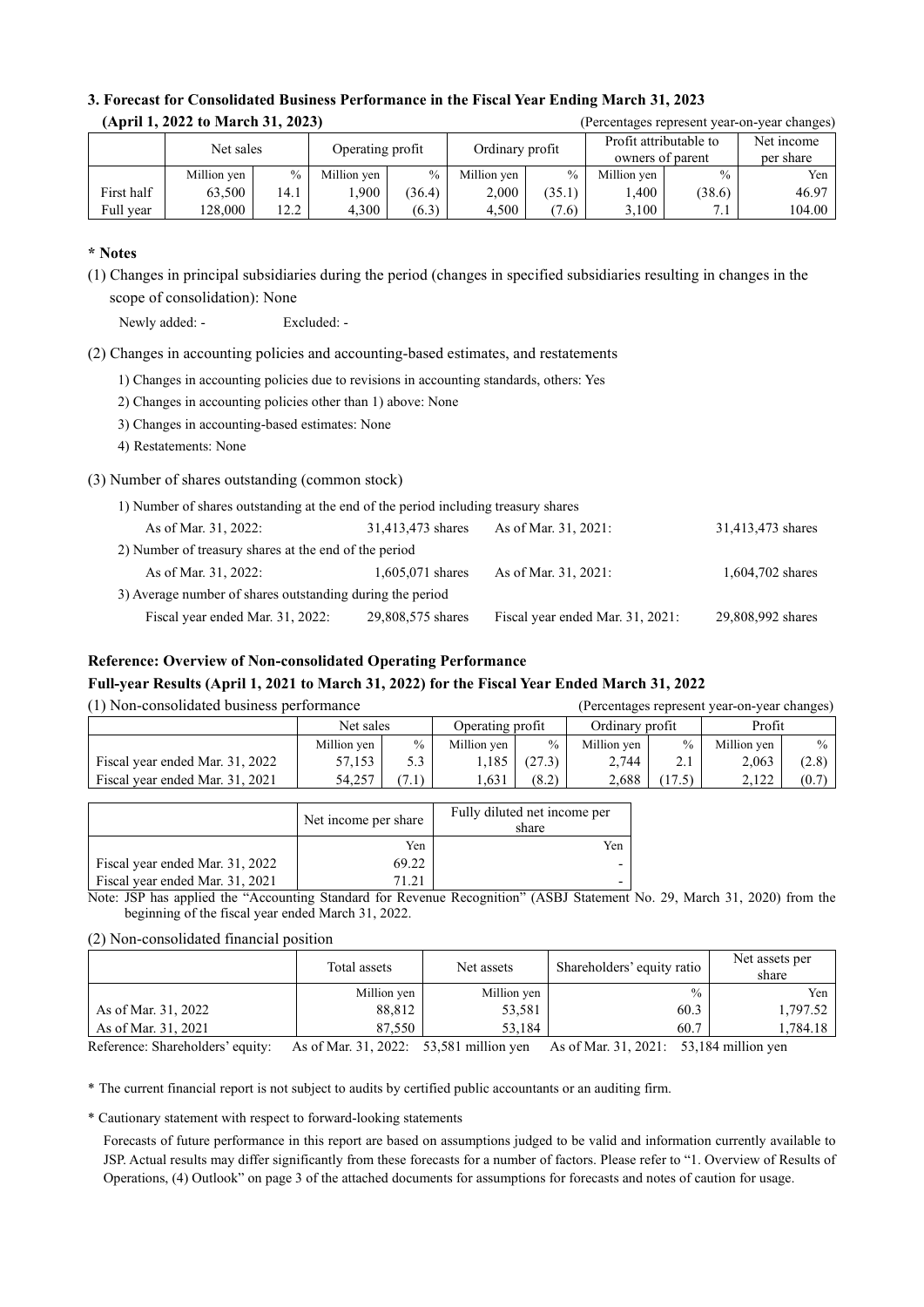#### **1. Overview of Results of Operations**

JSP has applied the "Accounting Standard for Revenue Recognition" (ASBJ Statement No. 29, March 31, 2020) from the beginning of the fiscal year ended March 31, 2022.

#### **(1) Results of Operations**

The global economy recovered during the fiscal year mainly due to stronger consumer spending as restrictions on economic activity were gradually lifted. However, the pace of the recovery was slow because of another wave of infections caused by a new coronavirus variant, shortages of semiconductors and other components, the higher cost of raw materials, and other reasons. In Japan, although restrictions on economic activity imposed by states of emergency came to an end and delays caused by supply chain problems declined, the outlook for the economy remained unclear due to the Ukraine crisis, uncertainty about when the pandemic will end and other concerns.

In Japan's foamed plastics industry, demand associated with spending by people staying home for safety remained firm and there was a slow recovery in overall demand, which had been declining. Despite these positive trends, market conditions were extremely difficult because the cost of raw materials continued to rise.

This fiscal year is the first year of the medium-term business plan, "Change for Growth." The plan has two basic strategies. First is to broaden the value we provide for both economic value and social value to our customers and for addressing social issues. Second is to fortify the management base. The overall objective of the plan is more growth of corporate value.

Net sales in the fiscal year were higher than one year earlier mainly because of an increase in sales of products with substantial added value and revisions of prices for JSP products. The operating profit decreased from one year earlier because of a big increase in the cost of raw materials. There was an extraordinary loss mainly because of an impairment loss at consolidated subsidiaries in Japan and a fire at a consolidated subsidiary in South Korea.

Net sales in the fiscal year were 114,125 million yen, up 11.2% from the previous fiscal year. Operating profit decreased 11.5% to 4,589 million yen, ordinary profit decreased 11.8% to 4,868 million yen and profit attributable to owners of parent decreased 4.1% to 2,893 million yen.

Results by business segment were as follows.

#### **Extrusion Business**

Sales of STYRENPAPER (foamed polystyrene sheet used in food packaging) and other materials for household products increased due in part to price revisions. The sales volume of MIRABOARD, a material used for advertising displays, increased. There were lower sales of materials used for food trays following a temporary rapid growth in sales one year earlier, although demand remains strong as people stay at home.

Sales were higher than the previous fiscal year for industrial packaging products, including MIRAMAT (foamed polyethylene sheet), which is used for industrial packaging materials and flat panel displays. The main reasons were higher sales of general-purpose products, in addition to a significant increase in sales of value-added products.

Sales of MIRAFOAM (extruded board made of foamed polystyrene) and other construction and civil engineering materials decreased. Sales of materials for fabrication in the building construction and housing markets were about the same as one year earlier but sales of materials used for civil engineering applications were lower.

Overall segment sales increased due to higher sales of products with substantial added value and product price revisions. Earnings increased mainly because higher sales and other positive factors outweighed a sharp increase in the cost of raw materials.

As a result, sales in extrusion business increased 3.9% to 39,076 million yen and operating profit increased 8.0% to 2,782 million yen.

#### **Bead Business**

ARPRO/P-BLOCK (expanded polypropylene), which is manufactured and sold worldwide, is used in a diverse array of applications. Major uses are automotive parts such as bumper cores and seat cores, cushioning and packaging materials for returnable containers for components of all types, cushioning and packaging materials, insulation and cushioning materials for housing facilities, and impact protection materials for athletic fields. Sales of ARPRO/P-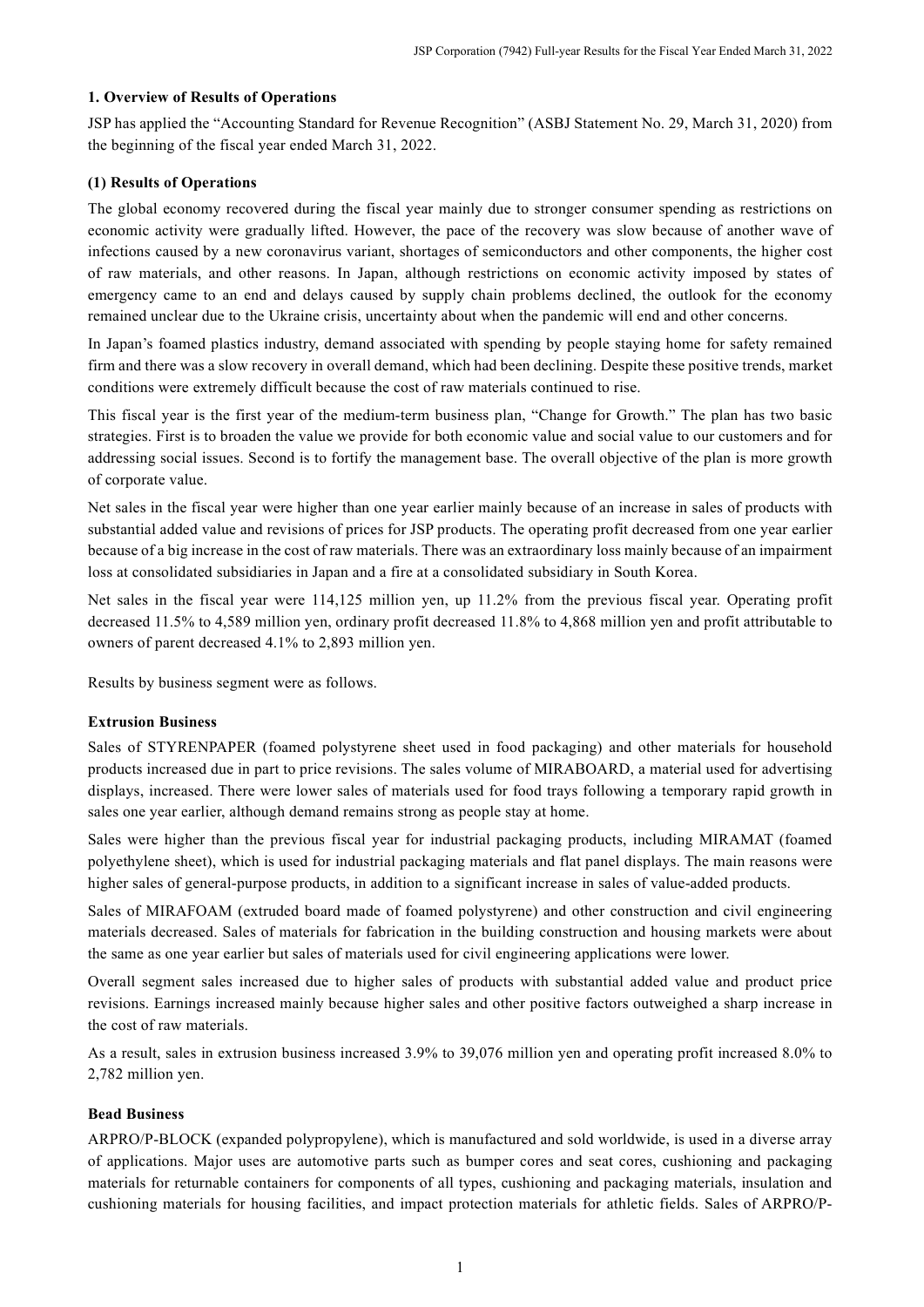BLOCK and other high-performance products were affected by restrictions on economic activity in response to another wave of new coronavirus variant and shortages of semiconductors and other components. But monetary sales and sales volume were higher than one year earlier because of the gradual recovery in the demand for JSP highperformance products and the increasing number of new automotive component applications. In Japan, sales in the automobile sector increased. In North America, sales are slowly increasing as operations are affected by the lower output of automakers. In South America, sales increased in the automobile sector. In Europe, there were strong sales in the automobile sector and other market sectors. In Asia, sales in the packaging materials sector increased in China and Taiwan.

The sales volume of expandable polystyrene bead products, chiefly STYRODIA, decreased because of lower demand for these products in the fisheries and agriculture sectors. Although sales increased, mainly due to price revisions, further action is being taken to respond to the continuing increase in the cost of raw materials.

Sales of FOAMCORE (a hybrid molded product), which is used as a material for prefabricated bathroom unit ceilings and marine floats, increased mainly due to a recovery in demand.

Overall segment sales increased because of a recovery in demand in the automobile and other sectors. Earnings decreased as the benefits of price revisions were offset by the higher cost of raw materials.

As a result, sales in bead business increased 14.4% to 68,513 million yen and operating profit decreased 26.2% to 2,620 million yen.

#### **Other**

Sales of general packaging materials increased in Japan as sales in the automotive parts transportation and other market sectors recovered. In China, strong demand for packaging materials for many types of components resulted in higher sales.

As a result, sales in the other segment increased 26.2% to 6,536 million yen and operating profit increased 119.9% to 212 million yen.

#### **(2) Financial Position**

Total assets as of March 31, 2022 were 134,527 million yen, up 5,473 million yen from March 31, 2021.

Current assets increased 6,046 million yen to 68,503 million yen mainly due to increases in notes and accounts receivable-trade of 1,726 million yen, merchandise and finished goods of 1,677 million yen and raw materials and supplies of 1,236 million yen.

Non-current assets decreased 573 million yen to 66,024 million yen.

Total liabilities as of March 31, 2022 were 44,295 million yen, up 803 million yen from March 31, 2021.

Current liabilities increased 1,822 million yen to 33,098 million yen mainly due to an increase in notes and accounts payable-trade of 1,756 million yen.

Non-current liabilities decreased 1,018 million yen to 11,197 million yen mainly due to a decrease in long-term borrowings of 810 million yen.

As a result, net assets totaled 90,231 million yen and the shareholders' equity ratio was 63.9%, the same as at the end of the previous financial year.

#### **(3) Cash Flows**

Cash flows from operating activities

Net cash provided by operating activities totaled 5,972 million yen, a decrease of 6,239 million yen from the previous fiscal year. Inflows included 4,149 million yen from profit before income taxes, 6,832 million yen from depreciation and an increase of 1,377 million yen in trade payables. Outflows included increases in trade receivables of 1,620 million yen and inventories of 2,640 million yen, and income taxes paid of 1,691 million yen.

#### Cash flows from investing activities

Net cash used in investing activities totaled 5,888 million yen, an increase of 713 million yen from the previous fiscal year. This included an outflow of 5,658 million yen for the purchase of non-current assets.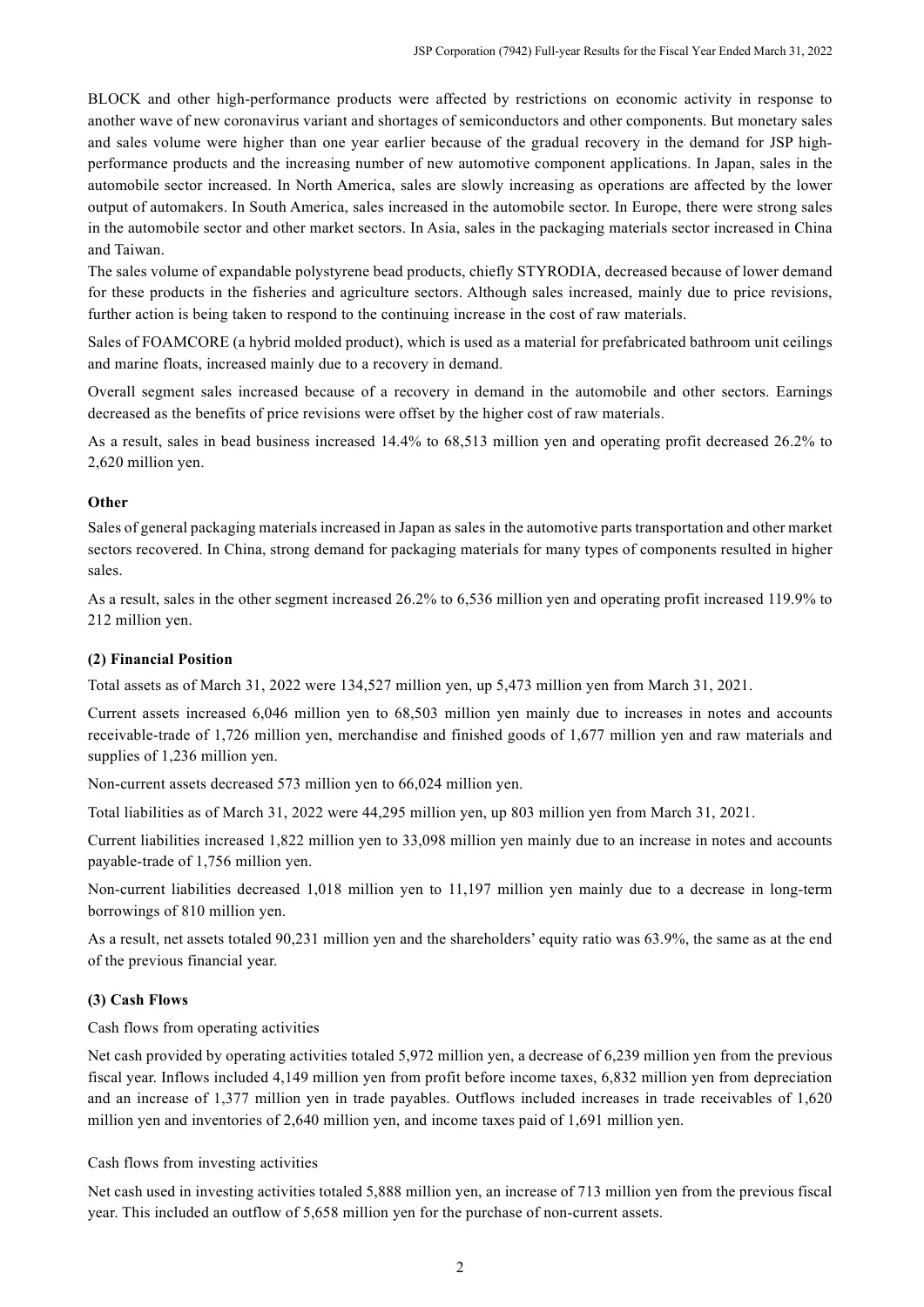### Cash flows from financing activities

Net cash used in financing activities totaled 2,565 million yen, an increase of 299 million yen from the previous fiscal year. Inflows included proceeds from long-term borrowings of 3,800 million yen. Outflows included 4,356 million yen for the repayment of long-term borrowings, which was mainly allocated from operating cash flows, and cash dividends paid of 1,490 million yen.

As a result, cash and cash equivalents totaled 10,520 million yen as of March 31, 2022, down 1,757 million yen from March 31, 2021.

### **(4) Outlook**

The outlook for the global economy for the fiscal year ending March 2023 is becoming increasingly uncertain. One reason is the rising cost of raw materials as geopolitical risk continues to climb. Other reasons are the absence of any signs of an end to global supply chain disruptions and lockdowns in China in response to an upturn in COVID-19 cases. However, the global economy is expected to recover as countries end pandemic-related restrictions while continuing to implement safety measures.

In this difficult business climate, we plan to revise prices of products to reflect the higher cost of raw materials, utilities and logistics. In addition, we will continue to address sustainability management issues.

Based on these assumptions and forecasts, our outlook for business segment performance is as follows.

### **Extrusion Business**

We forecast higher sales of STYRENPAPER (expanded polystyrene sheet used in food packaging) and other materials for household products because of increasing demand for these materials following the launch of environmentally responsible products.

For MIRAMAT (expanded polyethylene sheet), a material used for industrial packaging and flat panel displays, and other industrial packaging products, we expect that demand for protective packaging materials for flat panel displays will remain strong.

We forecast higher sales of MIRAFOAM (extruded board made of expanded polystyrene) and other construction and civil engineering materials based on the outlook for increasing demand for energy efficient houses and buildings. Sales may be negatively affected by a decline in purchases of residences caused by the rising cost of building materials.

Overall, we expect sales in this business to increase because of higher sales and revisions of prices of JSP products. We forecast lower earnings because of the impact of higher cost of raw materials.

#### **Bead Business**

We forecast higher sales of ARPRO/P-BLOCK (expanded polypropylene), which we manufacture and sell around the world, based on the expectation for a recovery in demand following the pandemic downturn to offset the negative effect on production at automobile manufacturers due to continuing shortages of semiconductors and other components.

We forecast higher sales in the expandable polystyrene bead products, chiefly STYRODIA, based on the outlook for a higher demand for bean bag cushions and other functional bead products.

Overall, we expect an increase in sales due to the recovery of sales of ARPRO/P-BLOCK and the revision of product prices to offset higher prices of raw material. Earnings are expected to increase due to higher sales and revisions of product prices.

#### **Other**

We forecast lower sales in the general packaging materials and packaging materials for automotive parts in Japan and China.